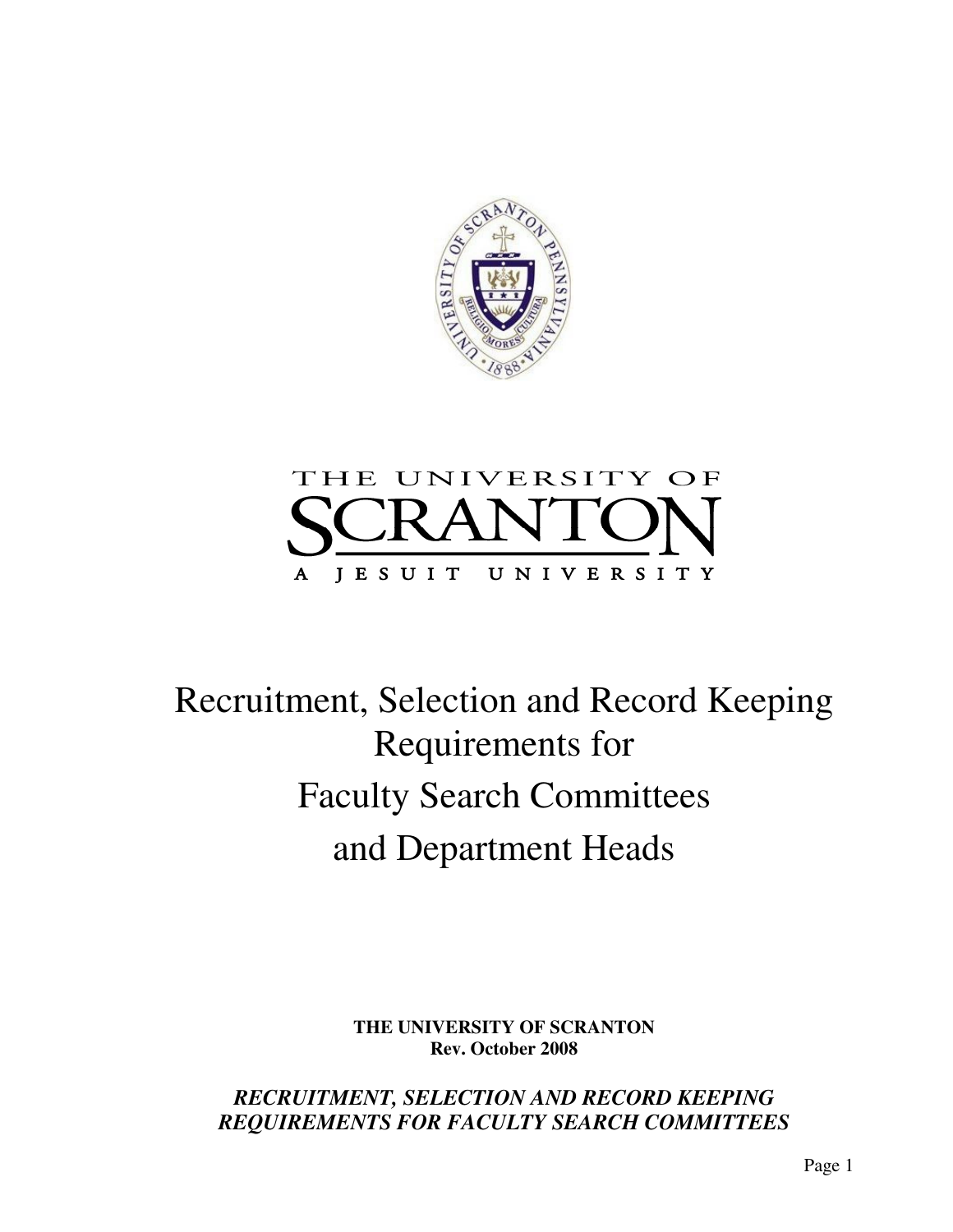## *AND DEPARTMENT HEADS*

This document, *Recruitment, Selection and Record Keeping Requirements for Full-Time Faculty Search Committees and Department Heads,* was developed in order to manage compliance with Federal equal opportunity and affirmative action laws, as well as to assist faculty and departments in planning and implementing effective searches for full-time faculty and legal sufficient engagement of part-time faculty.

These requirements have been reviewed with and by the Academic Policy Council and the Office of the General Counsel, conform to The University of Scranton's planning goals and support the University's written Affirmative Action Program for Women and Minorities and the written Affirmative Action Program for Workers with Disabilities and for Disabled Veterans, Recently Separated Veterans, Armed Forces Service Medal Veterans and Other Protected Veterans, hereinafter "the AAPs".

This replacement of the former "General Guidelines for Faculty Search Committees" is intended specifically to ensure compliance with Federal record keeping rules and to permit the University to monitor and audit recruitment and selection procedures to ensure compliance with University policy and applicable law.

These laws apply equally to recruitment and selection for part time faculty and for full time faculty. Note that procedures to ensure compliance necessarily differ somewhat for Full-Time Faculty, including tenure-track, lecturer and faculty specialist positions and Part Time Faculty.

Note: There will be no hire unless these Recruitment, Selection and Record Keeping Requirements have been satisfied.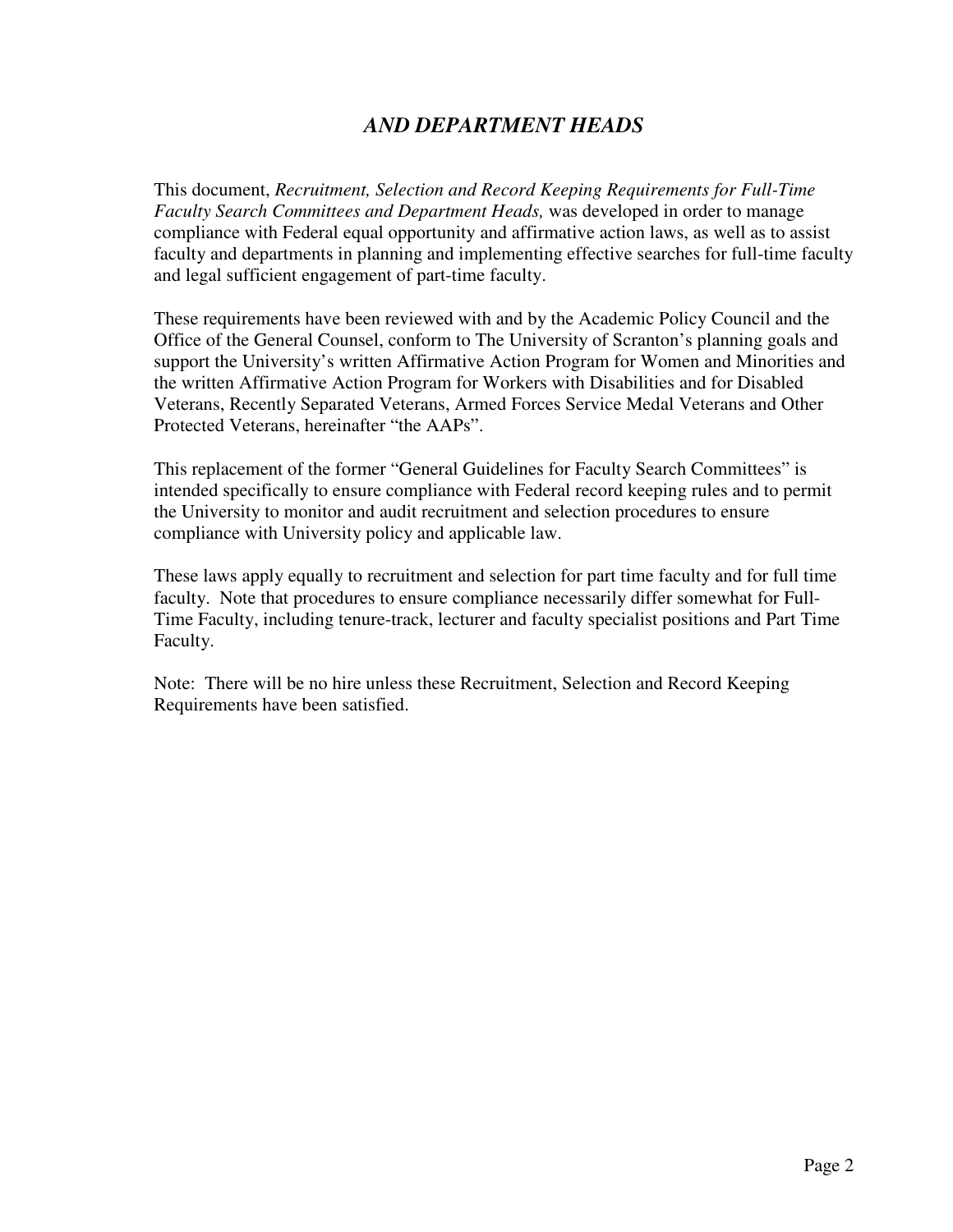## Part I: **Full-Time Faculty** Recruitment, Selection and Record Keeping

#### Authorization to Hire

The hiring process begins with the department. Departmental chairpersons shall submit requests for new and replacement faculty as part of their annual report submitted in June of the year prior to the budget year in which the position will be filled. For example, the request for a position to be filled by August of 2009 is to be submitted in the annual report in spring 2008. If for some extraordinary reason the request cannot be a part of the annual report, a request should be submitted to the Dean by August  $1<sup>st</sup>$  (in the example above, no later than August 1, 2008). The Provost and Deans review all of the position requests during the annual review process. At the annual review, if it is a replacement position, the Provost can either grant permission for the position to be advertised and the recruitment/selection s/he may deny the position. If it is a new position, the Provost must secure funding through the FMC budget process. These decisions are usually made by the end of October. Interviews are usually held in the late winter or early spring with selection decisions being made and contracts signed by April.

#### Budget For Search

Each dean, in consultation with the Provost, will establish a budget for each search and advise the department chairperson of the amount. In early fall, the Provost will place and pay directly for a combined advertisement in the *Chronicle of Higher Education* of all full-time faculty searches. The Dean's office will pay directly for any additional advertisements and web postings, and other search expenses related to the selection and interview process, such as transportation, meals and lodging for candidates, and travel to conferences for the purpose of recruiting. The Dean's budget will be reimbursed by means of a budget transfer from the Provost's recruitment budget, upon proper documentation. Deans should track the expenses related to each component of the search (i.e., meals, transportation, advertising) for later analysis and accountability. The Provost's office will pay directly expenses related to the newly-hired faculty member, including house hunting trips, moving expenses, upon submission of proper documentation.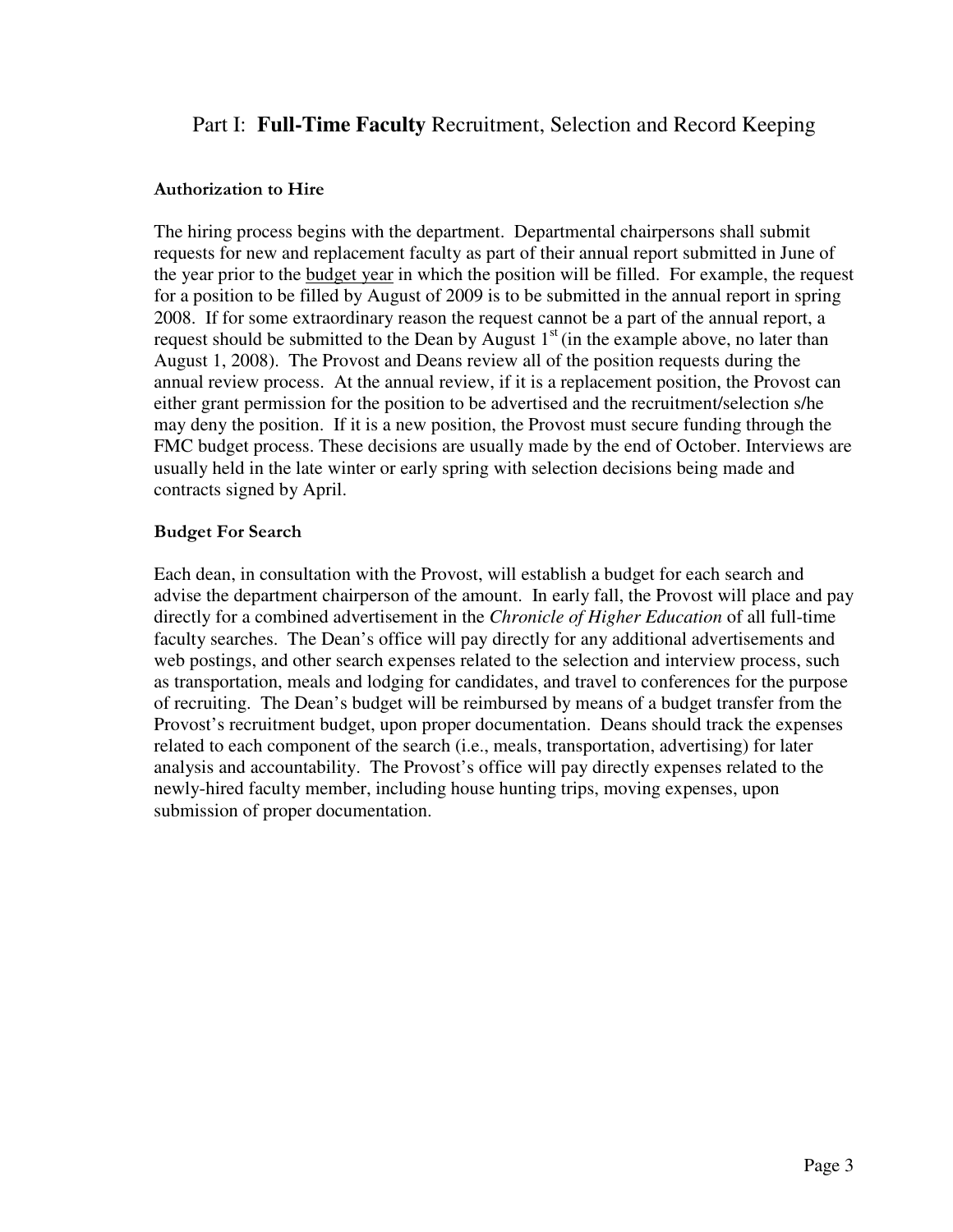# **Overview of Search and Hiring Process for New and Replacement Full-Time Faculty**

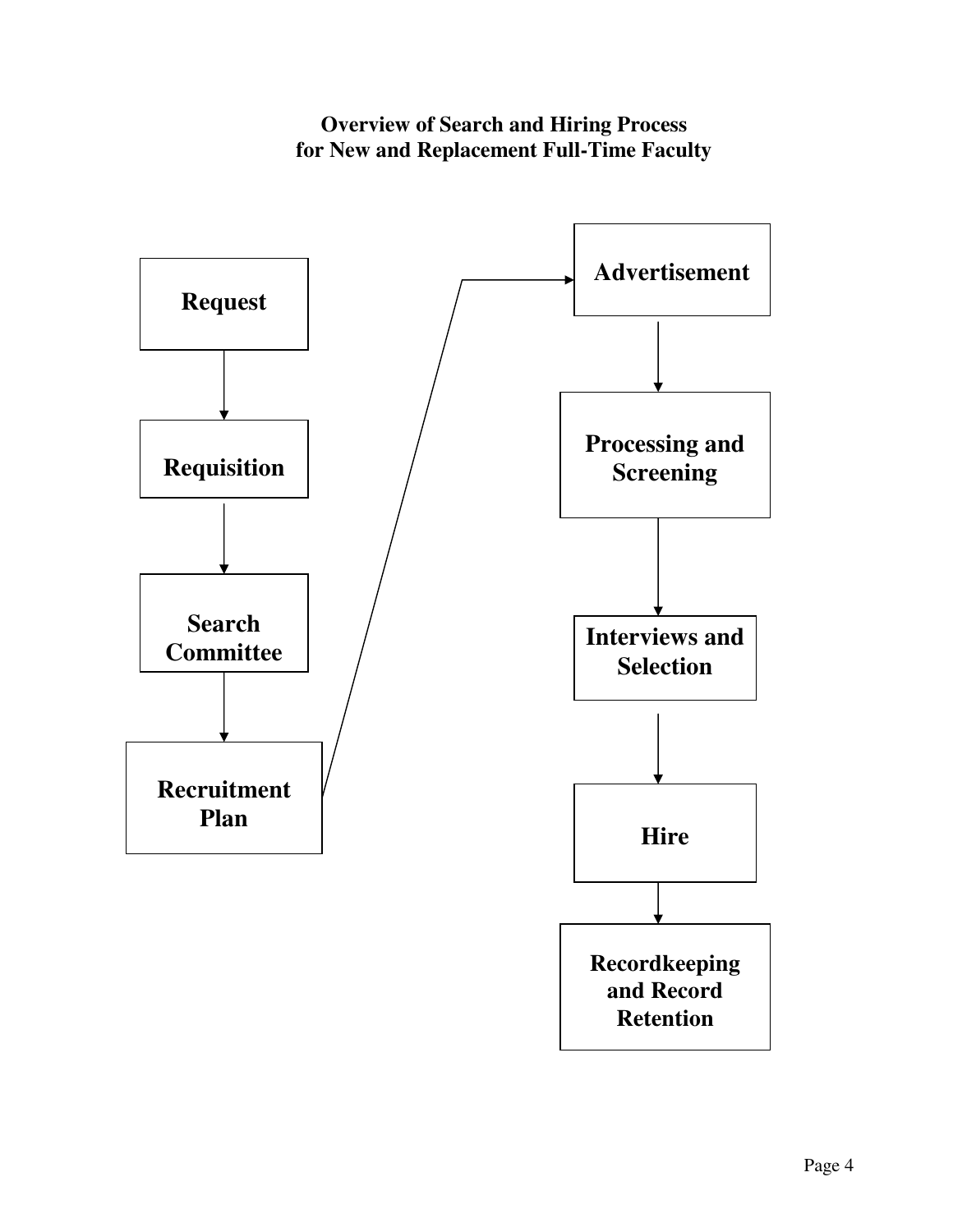# **Request**

- Department requests new or replacement faculty position in budget request as part of the annual report process.
- The request is made in the annual report submitted in the budget year prior to the budget year in which the hire will occur (e.g., request in June 2008 for position to be filled in August 2009.)
- All requests should be submitted to the Dean no later than August 1st.
- The Dean reviews all position requests with Provost.
- The Provost indicates approval for the department to fill the position.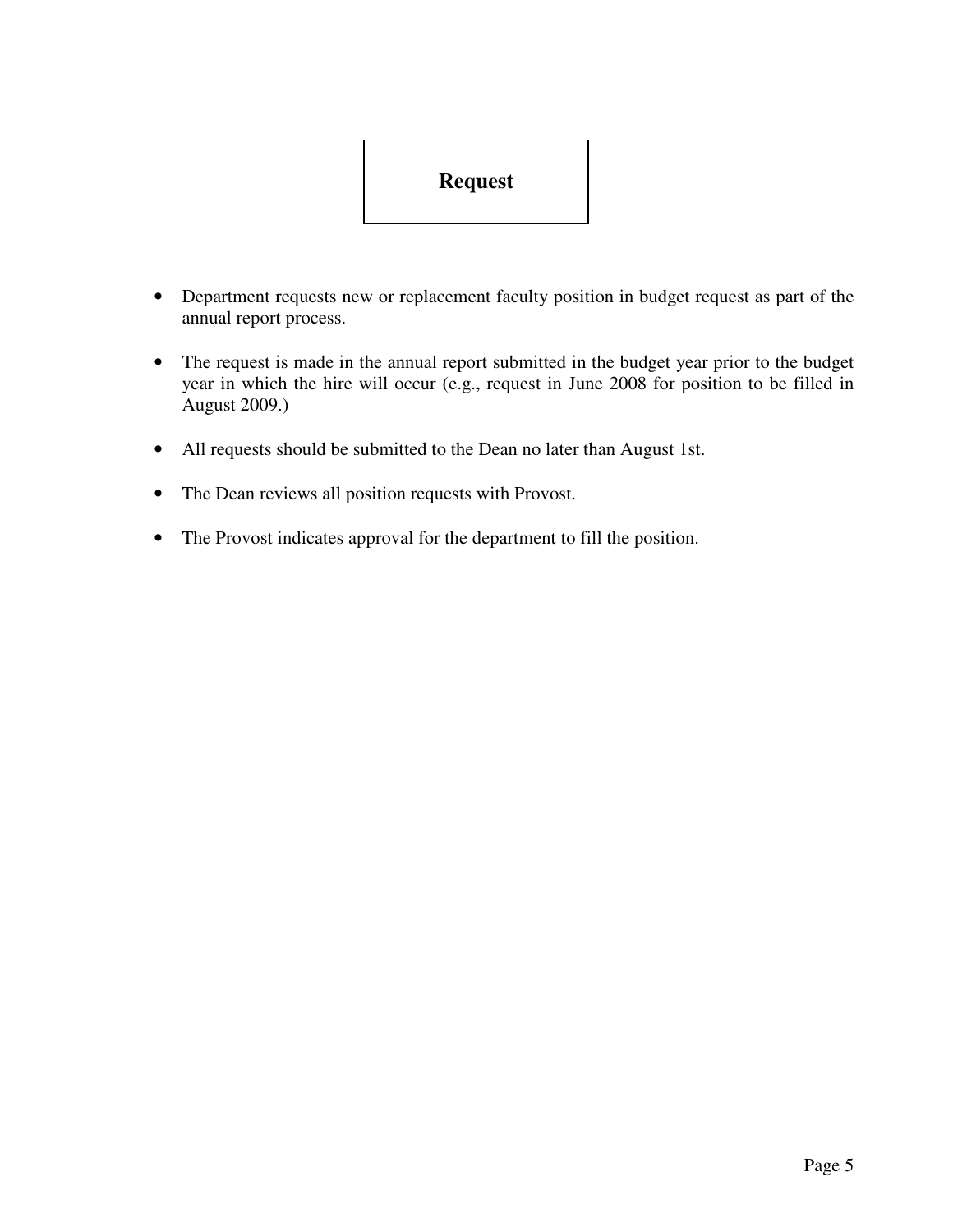

- Once the Provost indicates that the department may fill a position, the Dean notifies the department Chair.
- The Dean and department Chair develop a brief description of the position, including minimum requirements which will guide the selection of applicants. \*See note below
- The Dean generates a faculty requisition, a position description and a draft advertisement and forwards them to the Provost for signature. The Office of Equity and Diversity will review the advertisement for compliance with EEO/AA requirements.

*See Appendices I, II, III for requisition, sample position description and boiler plate language for advertisement* 

- The approved description of the University and a brief statement of the mission of the University must be included in all advertisements. Each advertisement must also include this Equal Opportunity tag line: *The University of Scranton is an EEO/Affirmative Action Employer/Educator. Veterans, minority persons, women and persons with disabilities are encouraged to apply.*
- The Provost forwards both the requisition and the advertisement to the Budget Manager to verify funding and to Human Resources for assignment of a requisition number. Each requisition will be assigned a unique requisition number which will be used in advertisements and for tracking and reporting purposes.
- Immediately upon assignment, Human Resources communicates via email the assigned requisition number to Provost, Dean, Department Chair, and the Director of the Office of Equity and Diversity. The original signed and approved requisition form is sent to the Department, with copies to the Provost and hiring Dean.
- The Provost and Dean establish a budget for the search and the Dean communicates this to the Department.

**\*NOTE: The advertisement will substantially dictate which job seekers will be considered as applicants for the position. Among other things, the advertisement must state the minimum acceptable prerequisites (e.g. ABDs) as no one lacking the advertised minimums may be selected without re-advertising the lower prerequisites.** 

Records to be Retained:

*Approved requisition Position Description Approved advertisement*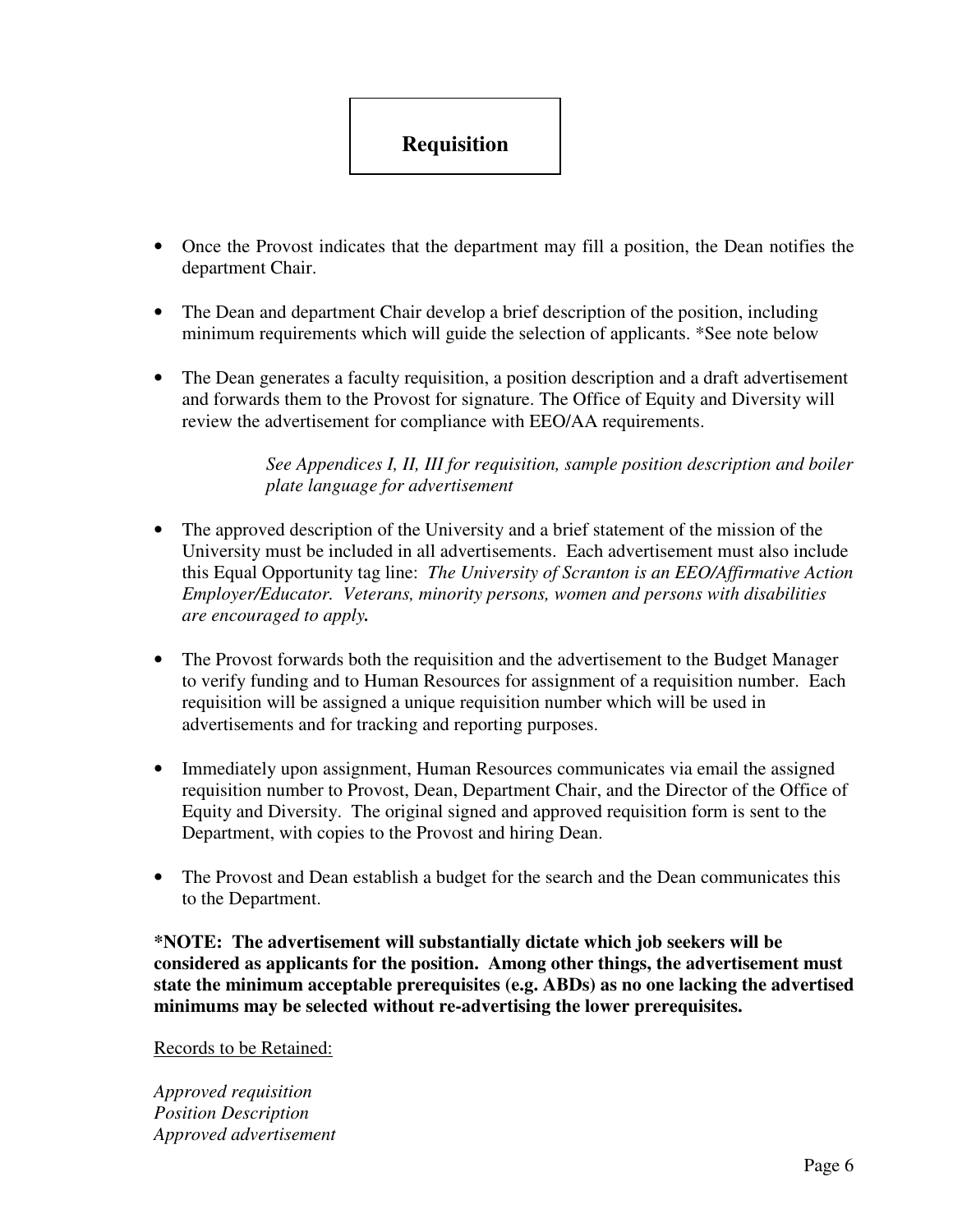#### Waiver of Full Search

- Except under very limited circumstances and with appropriate approvals, as described below, each vacancy will be filled after a full search, as described below.
- A search may be waived because unforeseen circumstances preclude a full search. Emergency appointments – for a period not to exceed one year –in emergency circumstances such as death, resignation, request for leave, a vacancy created by a failed search, lack of qualified jobseekers, or qualified jobseekers are not available to meet scheduled needs. Similarly, unpredicted increases in enrollment may cause a department to appoint additional full-time faculty at the start of the semester.

#### *See Appendix IV Waiver of Full Search*

- Such appointments are on an interim basis and cannot be renewed without a complete search in accordance with the Recruitment, Selection and Record Keeping Requirements.
- Under no circumstances will the race/ethnicity or gender of an individual who might be available for such expedited selection in any way influence the decision to waive – or abbreviate – a search.
- Waiver of the normal, full search must be requested by the Department, with a full description of the exigent circumstances necessitating the waiver and have the approval of the Dean, Provost, and the Director of Equity and Diversity.
- The policy is always to post the job with the state employment service and to do whatever additional public outreach is practical given the exigent circumstances. This will be done by the Director of the Office of Equity and Diversity. The single exception to this posting with the state employment service – and another possible justification for a waiver of full search – occurs when a qualified Jesuit has been identified prior to the search.

#### Records to be Retained:

*Approved Waiver of Search Form Listing with the state employment service Copies of all other recruitment advertisements or other recruitment attempted in lieu of a full search*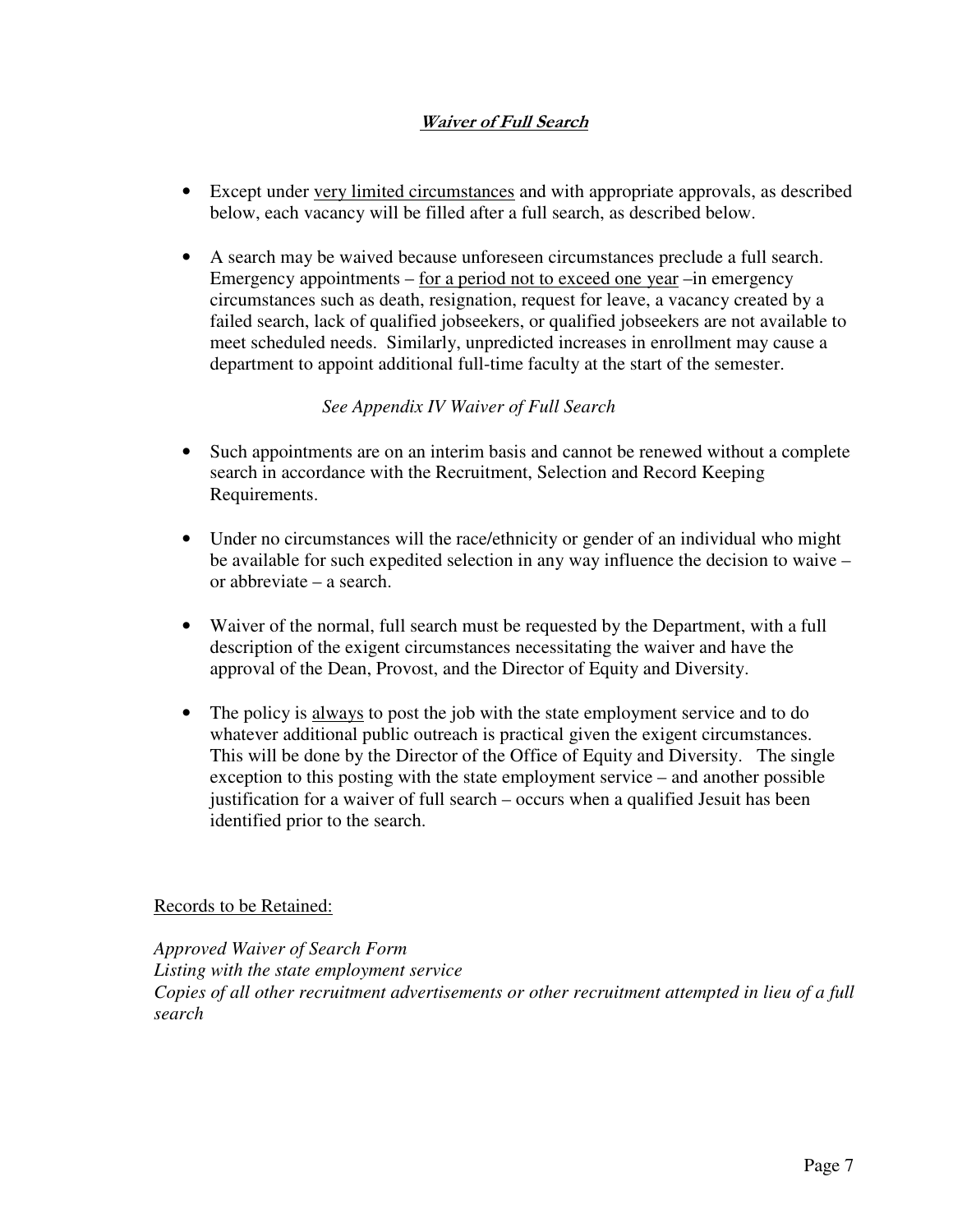# **Search Committee**

- Once the department Chair has received the approved requisition, the Department organizes a search committee and appoints a chair of the Committee, according to the provisions in *The Faculty Handbook*. The department may act as a committee of the whole or may elect representatives to a search committee.
- The Committee appoints an Affirmative Action recruitment liaison and informs the Office of Equity and Diversity. The recruitment liaison will contact the Director throughout the process for assistance and to provide updates on recruitment efforts. The objective of this liaison is to secure assistance in identifying potential recruiting resources, the use of which is expected to attract discipline-qualified job applicants as well as demonstrate a good faith effort to invite interest from individuals with disabilities, covered veterans, women and minorities.
- Prior to commencing a search, the Chairperson of the Committee arranges to meet with representatives of the Office of Equity and Diversity and the Human Resources Department for a briefing on equal employment opportunity requirements, the recruitment plan and, particularly, legally mandated record keeping protocols.
- The Committee will establish selection criteria which will include minimum qualifications and preferred qualifications. (Important note: It is University policy NOT to mine external data bases qualified individuals, although on-line listings of the position are always acceptable, although not required.)
- Further, in establishing qualifications and how these will be assessed, the Committee will take into account meeting present and future programming needs and contributing to the mission of the University.
- The Committee sets deadlines for the closing dates of nominations, applications, screening of *Curriculum Vitae*, interviews and final selection. To ensure compliance with law, the applications/CVs of job seekers who do not meet established deadlines will not be considered, but will be entered into the Banner Applicant Tracking module with an appropriate "NC" code.
- The Committee will use only approved text for letters of notification, invitations to campus, notifications of results and other correspondence sent to job seekers and applicants. Form letters have been provided with this document for this purpose.

#### Records to be Retained: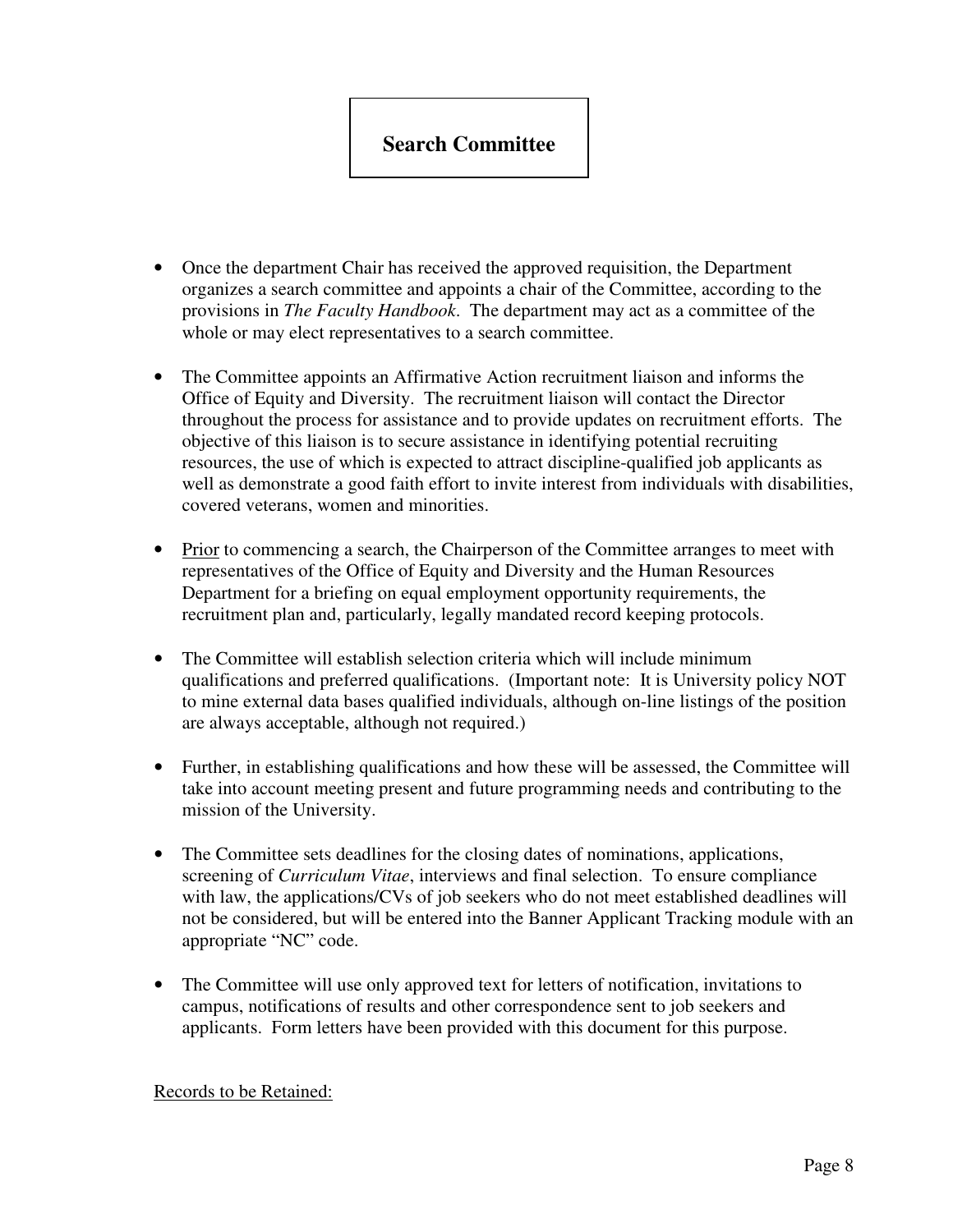*Description of selection criteria, including at least minimum qualifications and preferred qualifications. List of "Basic Qualifications" as defined by law, if established. Identification of the members of the Search Committee*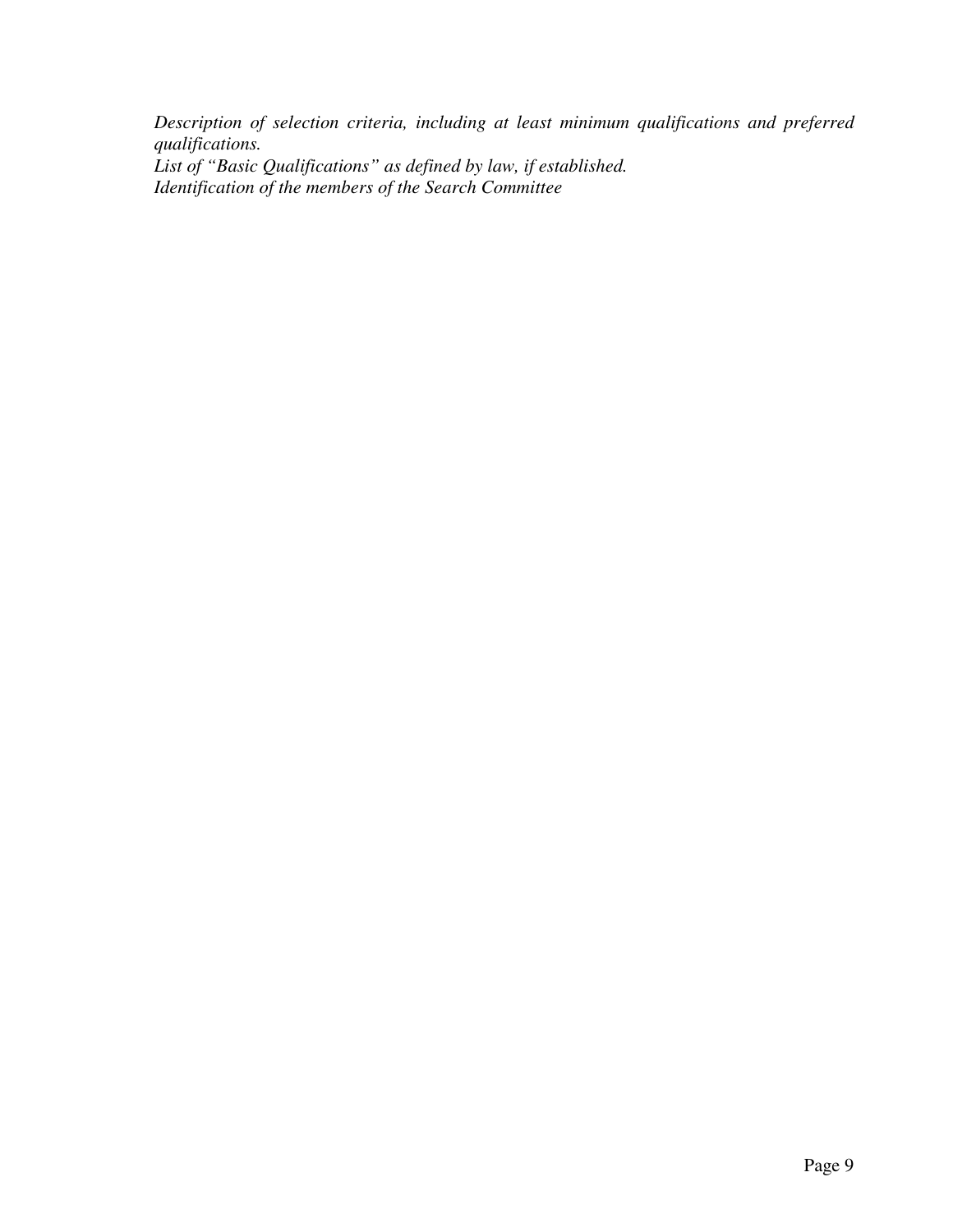## **Recruitment Plan**

- After consultation with the Office of Equity and Diversity and the Human Resources Department, the Search Committee will establish a recruitment plan that shall include (but need not be limited to):
	- o Advertisement activities (attach ad copy and publications list)
	- o Mass mailings to professional associates and community based organizations (attach sample letter and organization list)
	- o Mandatory listing with the local Pennsylvania Office of Employment Security
	- o Internet postings (attach ad copy and list of sites posted)
	- o Telephone contacts (attach list of professional, personal and organizations contacted)
	- o Other outreach activities (fully describe expanded outreach activities, i.e., professional conferences, etc.)
	- o Electronic boards (e.g. Monster) may not be searched to identify individuals who might be interested in job opportunities,

See Appendix V Strategies to Expand the Pool of Minority and Women Candidates

Records to be Retained:

*All Recruitment Plan materials*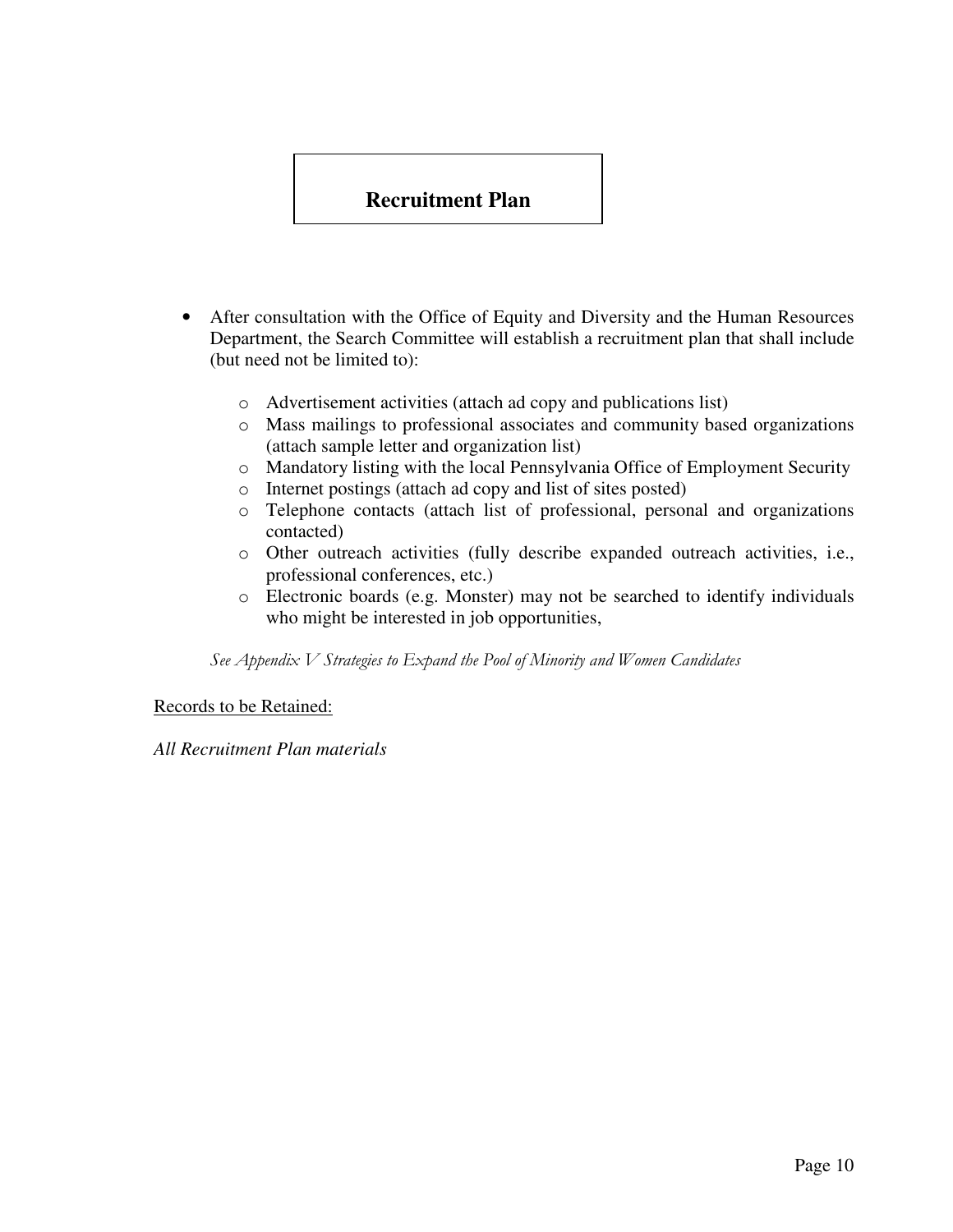# **Recruiting**

- All advertisements must be reviewed and approved by the Provost and the Office of Equity and Diversity.
- **Every** faculty position must be listed with the local office of the Pennsylvania Office of Employment Security.
- The Provost's Office and Deans will collaborate to create a combined advertisement listing all faculty positions that will be placed in the *Chronicle of Higher Education*. A proposed advertisement will be forwarded to the Office of Equity and Diversity for review, revision and approval.
- No single position advertisement will be placed in the *Chronicle of Higher Education* without permission from the Provost and the Dean's office. If such a request is approved, the Dean and Search Committee will draft an advertisement that must be approved by the Office of Equity and Diversity. The cost of the advertisement will be paid for from the Dean's budget, but may initially be charged to the department, which will then be reimbursed.
- The Search Committee may determine that advertisements in other publications are appropriate. If so, placement of such ads must be approved by the Dean and must fit within the budget established by the Dean.
- The Provost's Office will reimburse the Dean, via a budget transfer, for the cost of additional advertisements, upon submission of the appropriate supporting documentation. The reimbursement will be subject to the budget agreed upon by the Provost and Dean.

#### Records to be Retained:

*"Mandatory Job Listing" with the State of PA Department of Economic Security Copy of each published advertisement.*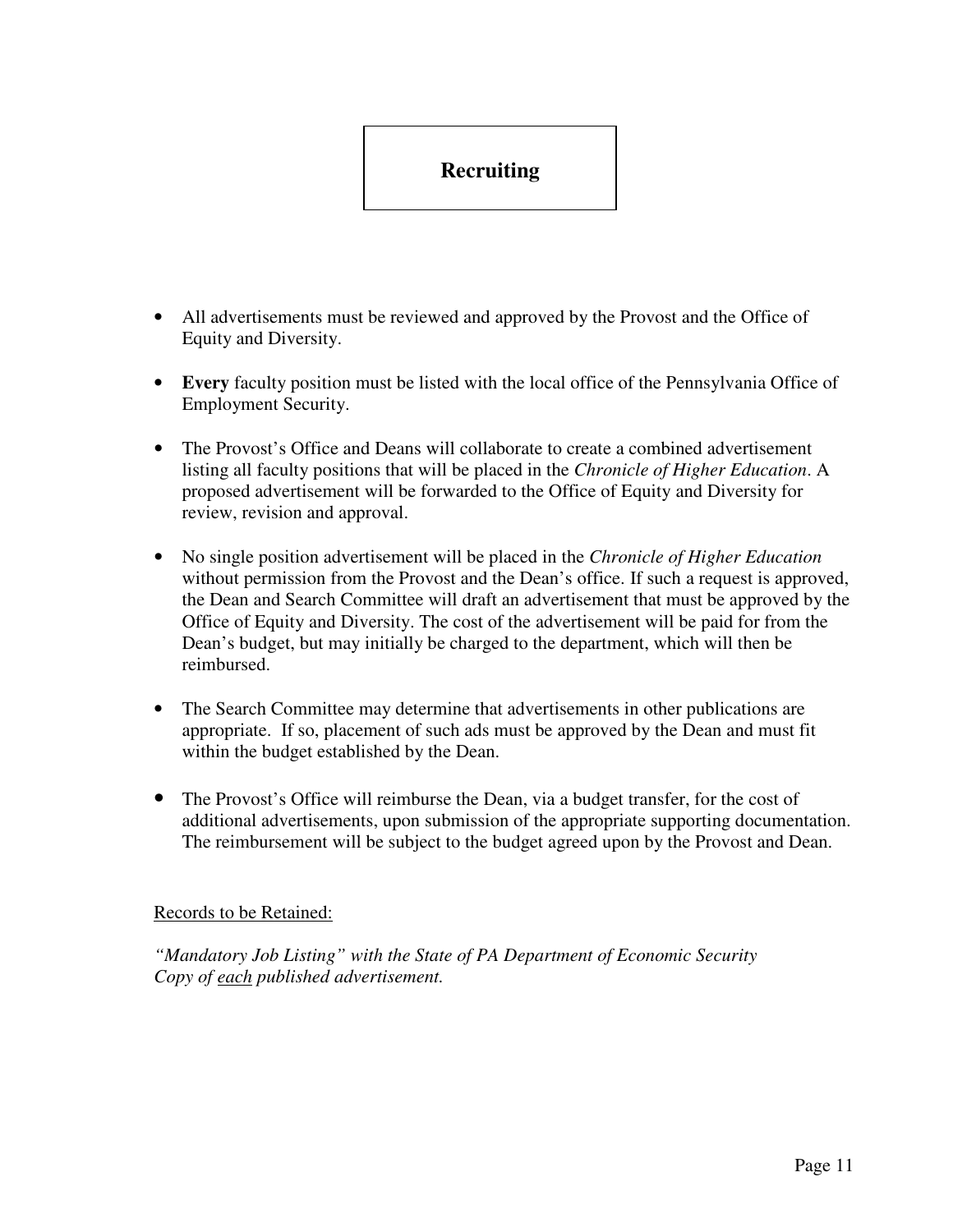# **Processing and Screening**

• Upon receipt of each expression of interest, the Chair of the search committee will ensure that each such individual is provided an opportunity to disclose his or her race/ethnicity and gender. This opportunity is to be provided only by mailing the approved EEO Survey. Supplies of these forms will be supplied to the Search Committee by The Office of Equity and Diversity. The department secretary will mail the form, with the requisition number and job title noted on each form, to each individual job seeker.

The EEO survey will be mailed directly to the Office of Equity and Diversity, where the information will be entered into the *Banner Applicant Tracking Module* at the conclusion of the selection process. Since this information may not be part of the Search Committee's deliberations, no member of the Search Committee or Department may have access to it. The EEO data is collected solely for the purpose of reporting to the Office of Federal Contract Compliance Programs.

#### *See Appendix VI EEO Survey Card*

- The department secretary will enter data on all persons who express interest in the particular job in the *Banner Applicant Tracking Module* as those expressions of interest are received. Complete instructions for entering information into the Banner module are available on-line and training is conducted through the Provost's Office.
- As the CVs are reviewed, the Chair of the search committee will determine which of the job seekers meet the minimum requirements for the position and thus can be considered "applicants."

To be an "applicant" the job seeker's application/vitae and cover letter must initially:

- 1. express interest in a particular job;
- 2. comply with whatever rules for applying were established (i.e., submission by email, by an advertised deadline, with accompanying references, etc.);
- 3. indicate no unwillingness to accept the terms and conditions of the position (e.g. "start date", compensation beyond budgeted sum, etc.)

Since the credentials of an individual who fails to comply with the submission rules or who has expressed an unwillingness to accept the terms of the work are irrelevant, it is strongly recommended that such CVs not be reviewed/assessed at all. The University must treat all such persons the same. Disposition codes have been provided and will be used to cover such situations.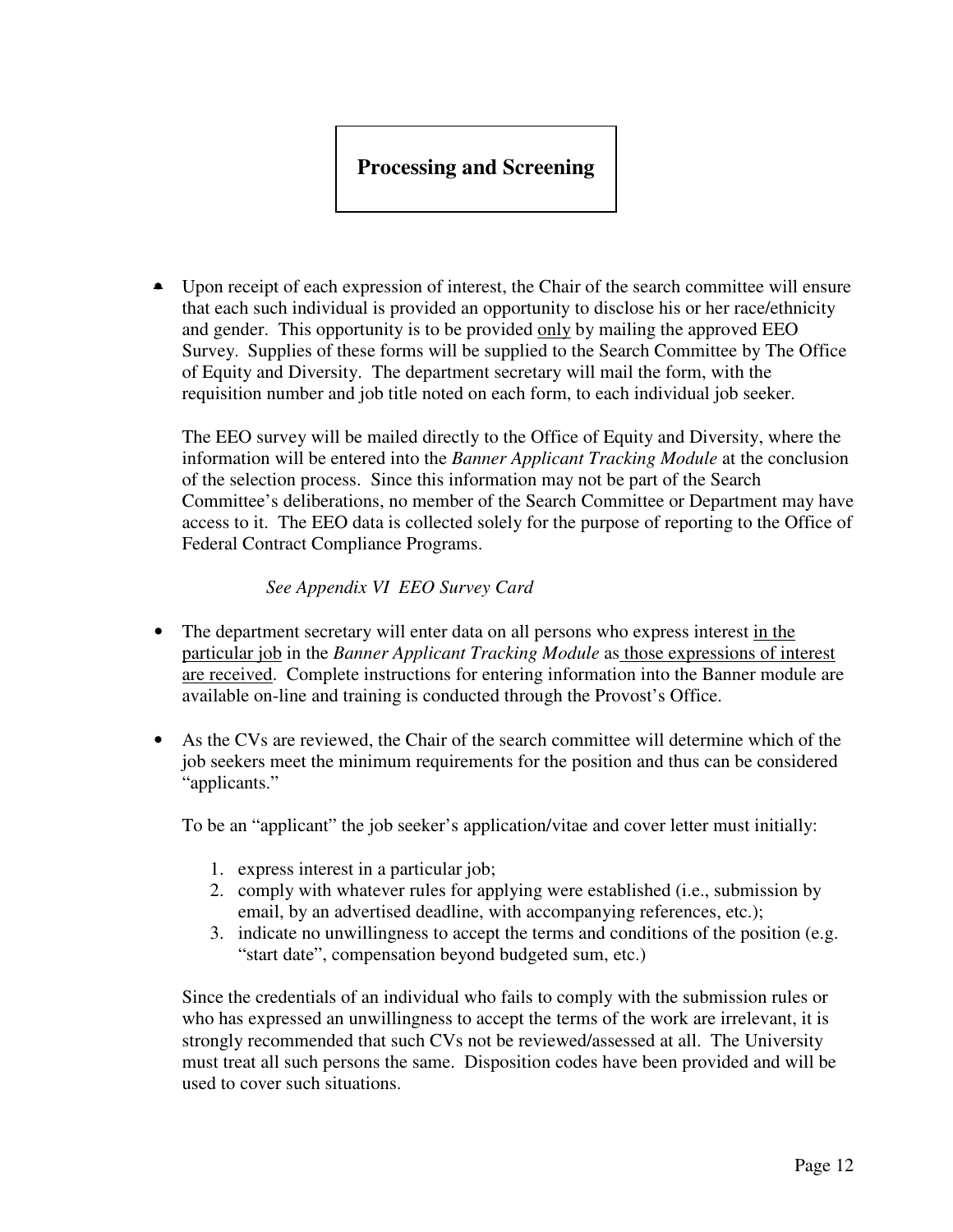- Actual consideration of and assessment of the qualifications of a job seeker is the final element in the legal definition of applicant. All individuals who respond to an advertisement, whether qualified or not qualified, must be included in government reporting and entered into the Banner Applicant Tracking module. However, analysis of the substantive information included in the applications/vitae should be conducted by the Search Committee ONLY on the credentials of those job seekers who are minimally qualified for the position.
- In order to comply with the University's mandatory record keeping obligations as an EEO/Affirmative Action employer, the Chair of the Search Committee will determine the reason any job seeker is determined not to be an "applicant" and will ensure that the departmental secretary enters these disposition codes in *Banner* as each such determination is made.

## *See Appendix VII Disposition Codes*

• The Search Committee will develop screening devices for screening resumes to ensure objective and consistent evaluation of all applicants. Standardized interview questions should also be developed for all applicants. Examples of such questions are included in the appendix.

#### *See Appendix VIII Sample Interview Questions*

- All interview notes whether preliminary telephone screens or personal interviews must be retained as part of the documentation for the search.
- As the screening process progresses, the Chair of the Search Committee will select the appropriate disposition code for each applicant, and the department secretary should continuously update *Banner* with the proper code as the committee comes to a decision on each applicant. In order to meet the University's obligations as an EEO/Affirmative Action employer, it is very important that the records are coded simultaneously – or in very close proximate time – with the making of the determination. Should the Committee reconsider, at the direction of the Chair of the Search Committee, such disposition code may be revised in *Banner* to whatever is ultimately most accurate. To avoid inaccuracies or missing information, these entries may never be postponed until the end of the selection process.
- The top six or fewer applicants should be identified as soon as possible. The chairperson will send each finalist a letter with his or her application status, a University of Scranton application and request that official transcripts be sent directly to the Search Committee. The application is asks the applicant if she or he is a U.S. citizen and eligible to work in the United States, which must be determined prior to campus interviews. Form letters and application forms are included with this document.
- Care must be taken to ensure that degrees are from accredited institutions and that official transcripts are obtained for finalists. References and credentials should be carefully checked and the results reported to the Committee and Dean.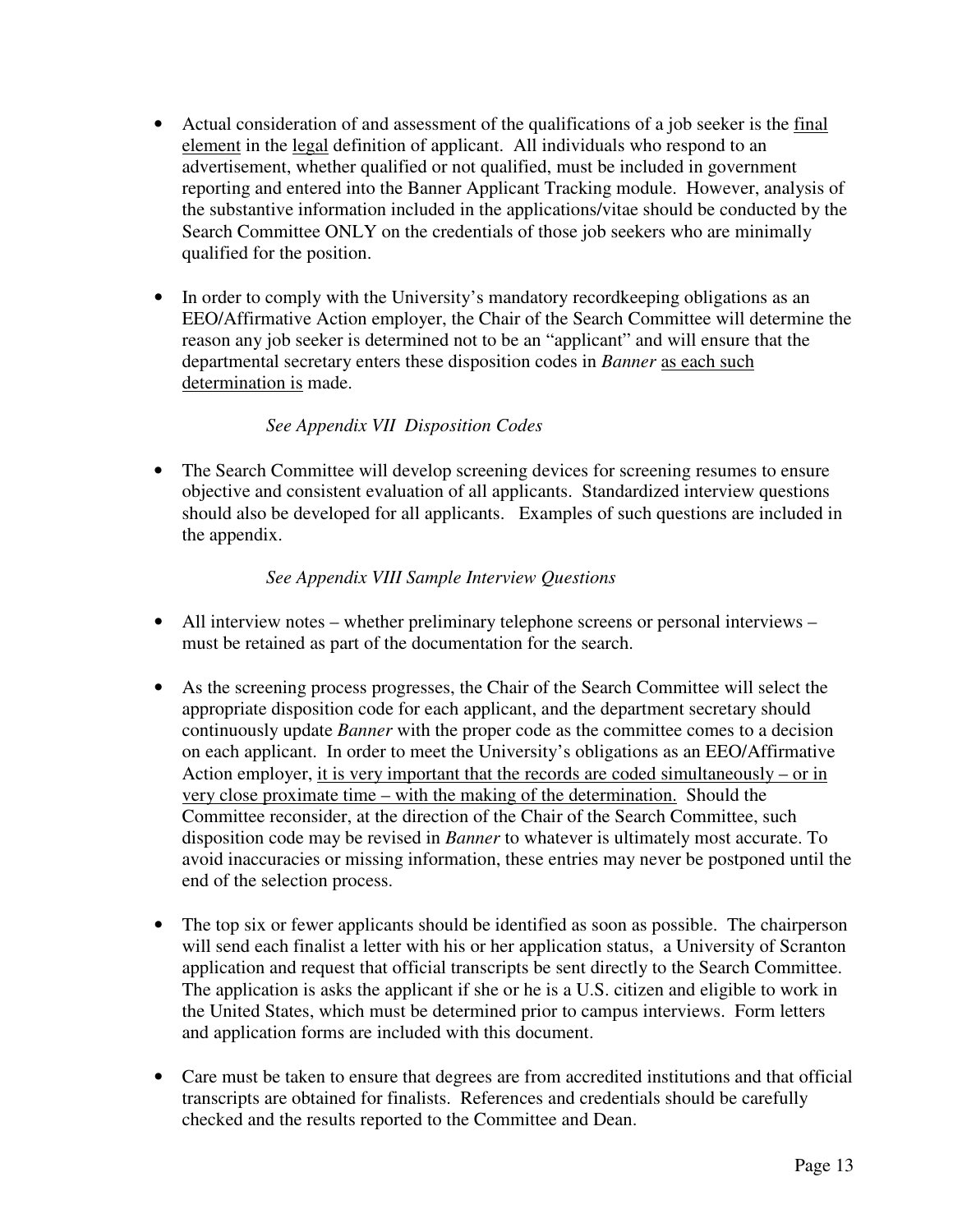• The top six applicants should be sent, at minimum, the *The Faculty Handbook*, the Faculty Contract, information about the department, the College and University, the University's Mission Statement, benefit information, and information about the Scranton and Northeastern Pennsylvania. Helpful websites to provide this information are:

http://www.scranton.edu (the University of Scranton's Homepage) http://matrix.scranton.edu/about/ab\_nf.shtml (Facts about the University, including the Mission Statement) http://matrix.scranton.edu/humanresources/default.shtml (Office of Human Resources) http://matrix.scranton.edu/humanresources/hr\_benefits.shtml (Benefits) http://academic.scranton.edu/organization/fac/index.html (Faculty Affairs Council website containing the Faculty Handbook and Contract) http://www.scrantonchamber.com/scranton/Default.htm (The Scranton Chamber of Commerce)

- In most cases, only the top three of the six or fewer applicants identified for further review will be brought on campus for interviews. However, other likely candidates will not be formally rejected until a final hire is made. Telephone interviews are recommended as a tool to determine which three applicants the department wishes to interview on campus.
- Interviews conducted off-campus at conferences are analogous to telephone interviews and should be handled in the same manner as such, with all notes must be retained. In every other respect, off-campus interviews should follow the same pattern as those on the telephone or on-campus. At the time of the off-campus interview, individuals should be handed an EEO survey card and University of Scranton application form to complete.

#### *See Appendix IX Application for Employment Full-Time Faculty*

• If an individual's application indicates that he or she is not a U.S. citizen, appropriate arrangements should be made for that person to meet with the Director of International Students and Services to determine whether the person is eligible to work in the United States, or the documentation required to legally hire the person

#### Records to be Retained:

*Original of each CV/application/resume/expression of interest received from each job seeker Original of any other application materials received from job seeker/applicant EEO Survey received from job seeker/applicant (if any) Description of selection criteria established by Search Committee Standardized Interview Questions – Telephone or other non-campus interviews Interview Notes – Non-campus*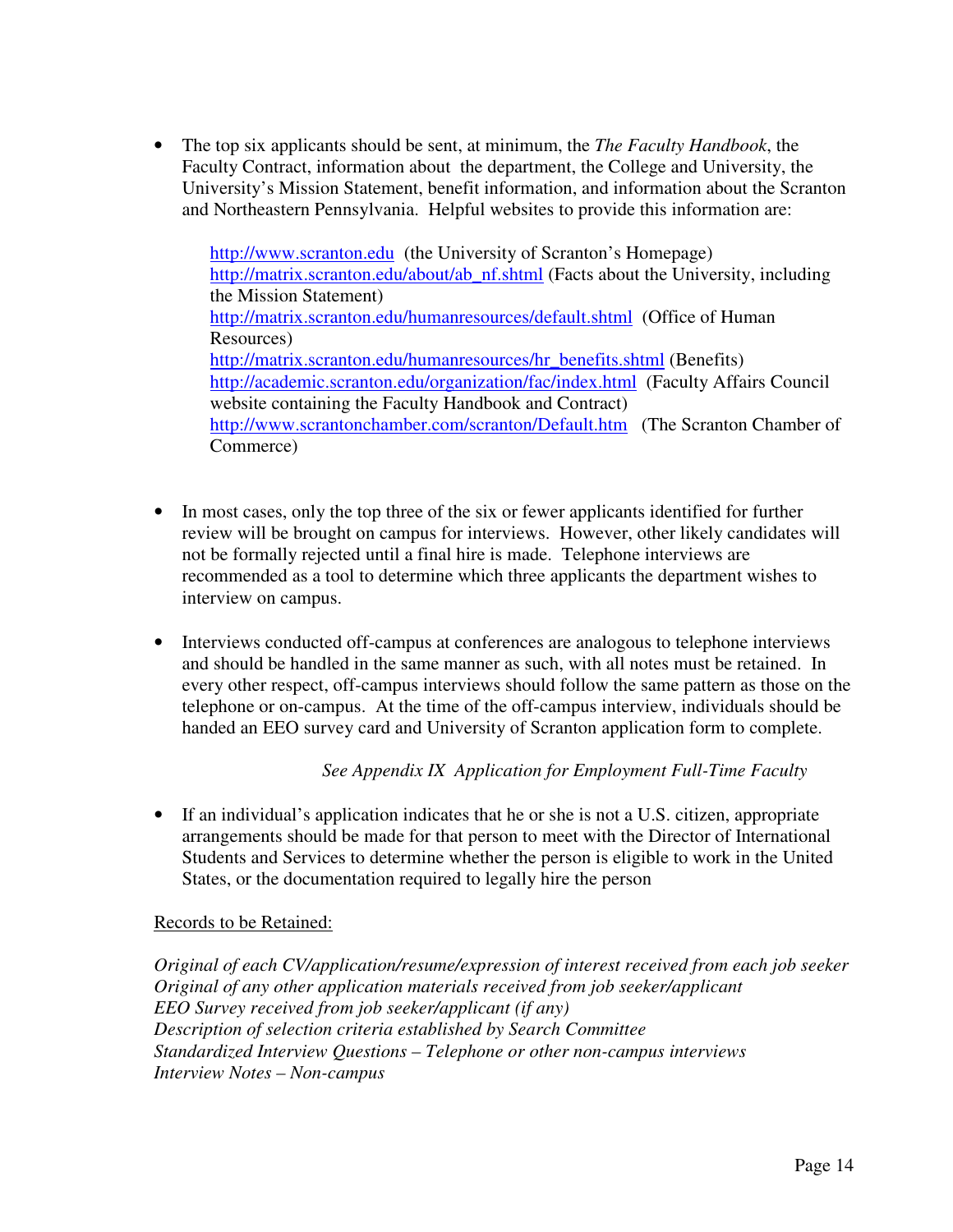## **Interviews and Selection**

• Planning for travel, lodging and meals during on-campus interviews should be planned with budget considerations in mind, for example airline tickets should be purchased at the lowest cost possible. The Dean will provide the chairperson specific guidelines on budget. The following table shows the procedures for charging search expenses. All expenses charged to the Dean's budget will be reimbursed by the Provost's Office up to the amount budgeted for the search.

| <b>Guidelines for Search Events</b>                                             |                                                                                                                                                                                                                                                                                                                                                                                 |
|---------------------------------------------------------------------------------|---------------------------------------------------------------------------------------------------------------------------------------------------------------------------------------------------------------------------------------------------------------------------------------------------------------------------------------------------------------------------------|
| <b>Expense</b>                                                                  | <b>Procedure</b>                                                                                                                                                                                                                                                                                                                                                                |
| Transportation                                                                  | The candidate can make her or his own arrangements and<br>be reimbursed upon producing a boarding pass (for<br>flights) and credit card receipt. In the case of a travel by<br>car, the candidate will be reimbursed for mileage and tolls<br>by the Dean's Office. The department may make<br>arrangements for the candidate, if necessary, using<br>department's credit card. |
| Hotel                                                                           | Department makes reservation using the department's<br>credit card.                                                                                                                                                                                                                                                                                                             |
| <b>Meals on Campus</b>                                                          | Department charges directly to Dean's budget.                                                                                                                                                                                                                                                                                                                                   |
| Meals off Campus (no<br>more than 2 search<br>committee members &<br>candidate) | Department provides Dean with receipts; Dean<br>reimburses Department.                                                                                                                                                                                                                                                                                                          |
| Transportation to/from the<br>Interview                                         | Department or Interviewee provides Dean with receipts;<br>Dean reimburses.                                                                                                                                                                                                                                                                                                      |
| House Hunting                                                                   | Provost reimburses for <i>one</i> house-hunting trip based on<br>receipts provided by new faculty member, in accordance<br>with Faculty Contract.                                                                                                                                                                                                                               |
| Computer                                                                        | Provost coordinates with Desktop & Instructional<br>Resources and pays directly from recruitment budget. All<br>new faculty will receive the standard configuration.                                                                                                                                                                                                            |
| Moving                                                                          | Provost reimburses when provided with receipts from<br>new faculty members, in accordance with formula in the<br>University's Employment Handbook.                                                                                                                                                                                                                              |

• During the on-campus interviews, each interviewee should meet with the Provost, the Director of International Students and Services (if necessary), appropriate Deans, students, the chairperson and department faculty. Each interviewee should have an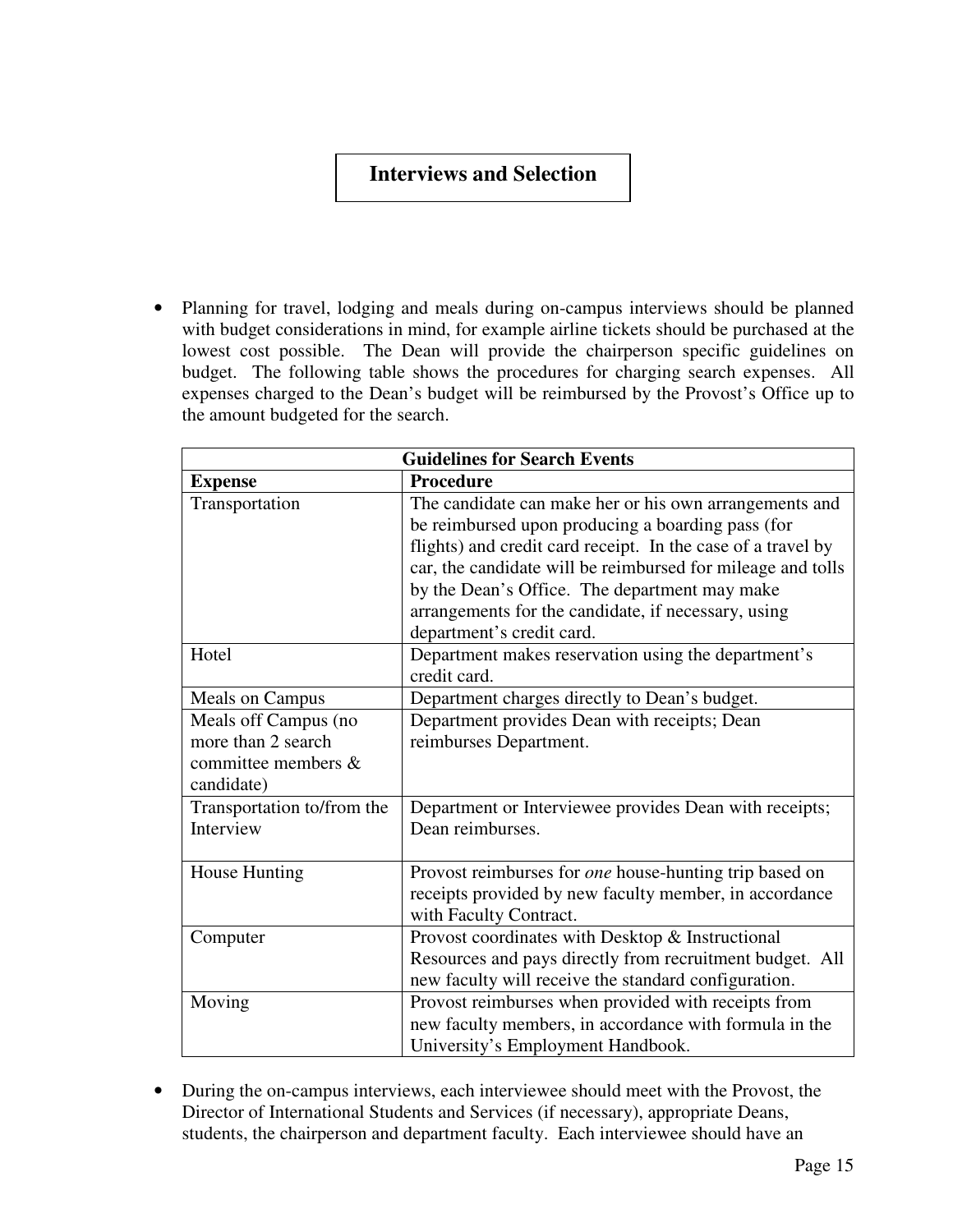opportunity to teach a class or deliver a paper. Each interviewee must be afforded the same or comparable meetings and opportunities during the interview process.

- At the time of the meeting with the Provost, the Provost's Office staff will ask each candidate to sign a document giving the University permission to conduct a criminal background search. The Provost's office will order and pay for this search for full-time faculty. If the results of the criminal background search are not received by the time of hire, the initial contract will be contingent upon the results of the background check.
- As required by Pennsylvania law, English fluency will be assessed by the Chairperson, at the time of the on-campus interview.

## *See Appendix X English Fluency Form*

• All interview notes, student assessments, notes made by the members of the Search Committee, etc. must be retained with the records of the search.

Records to be Retained:

*Standardized Interview Questions - Campus Interview Notes – Campus and Off-Campus*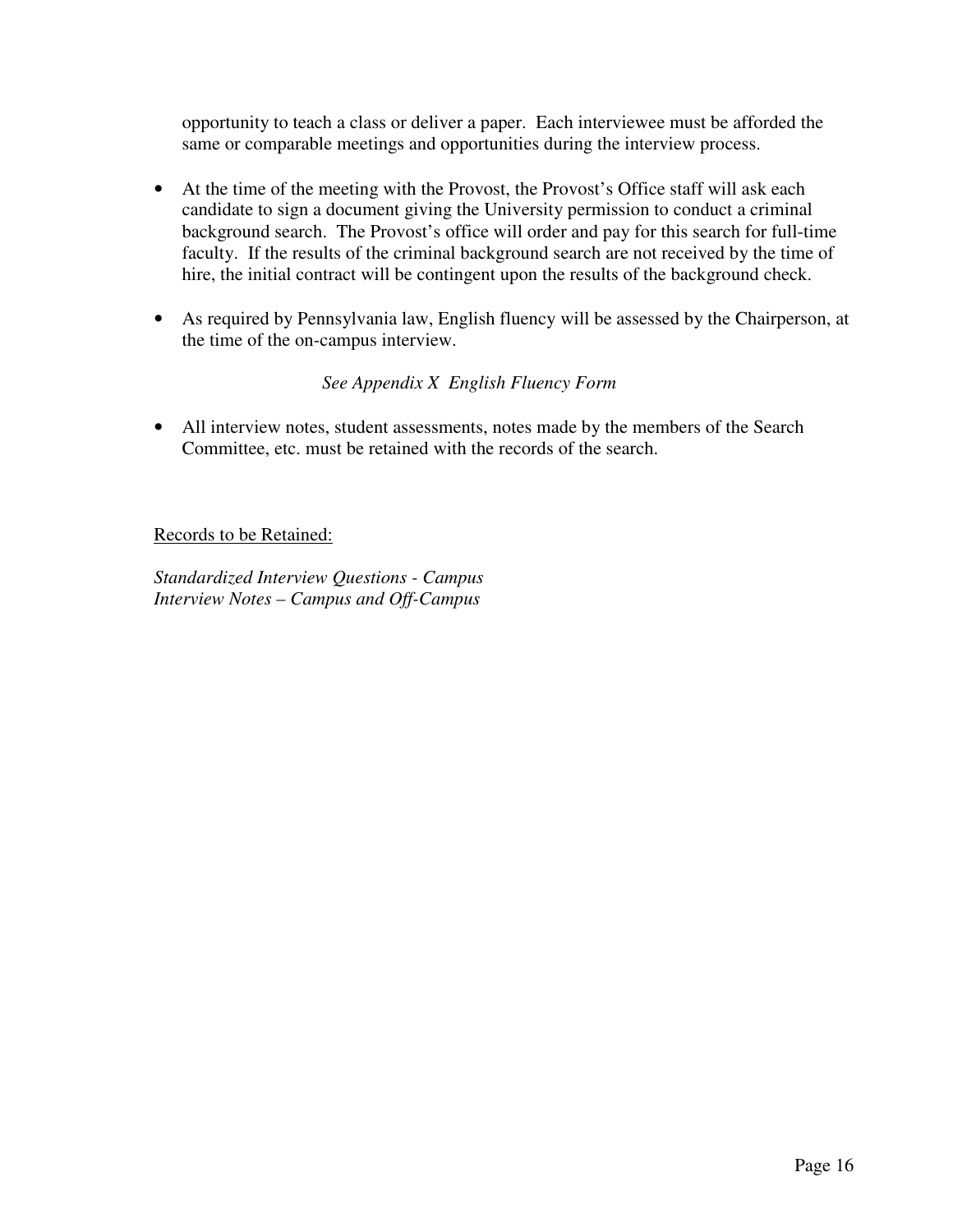## Offer and Hire

- The Chair of the Search Committee should keep applicants informed by letter during the process. Unsuccessful candidates will be notified in writing when the position has been filled, or if the search has been cancelled. Form letters to use for the various stages of the search are included with this document.
- After the Dean approves the selection of the Search Committee, he or she will make an offer to the top applicant. The offer may not exceed the budget established for the position unless approved by the Provost.
- Once the offer is verbally accepted, the Dean will send a request for contract to the Provost's Office. The request will include a contract information sheet, a certification of English Fluency, a Curriculum Vita, an official transcript of the highest degree, and a completed employment application.
- The Provost will send a letter of appointment and an initial contract reflecting the agreement on salary, tenure date, etc. The "Invitation to Self- Identify" (which is not the same as the EEO survey form provided to the individual while an applicant) must be included in this package.
- The Provost's Office will update Banner to show the date of the letter of appointment, which shall be the official "date of selection" for record keeping and reporting purposes.
- Once the selectee returns the signed contract to the Provost, personal information will be requested by the Provost's Office and entered into *Banner.* At the completion of the summer term, the selectee's status is changed to employee.

#### Records to be Retained:

*Correspondence with job seekers/applicants Notes of verbal offer Copy of appointment letter* 

*"Banner Log", i.e., name and other information, including disposition code, for every person expressing interest in the particular job* 

See "Record Retention - Full-time Faculty", *infra*, for further information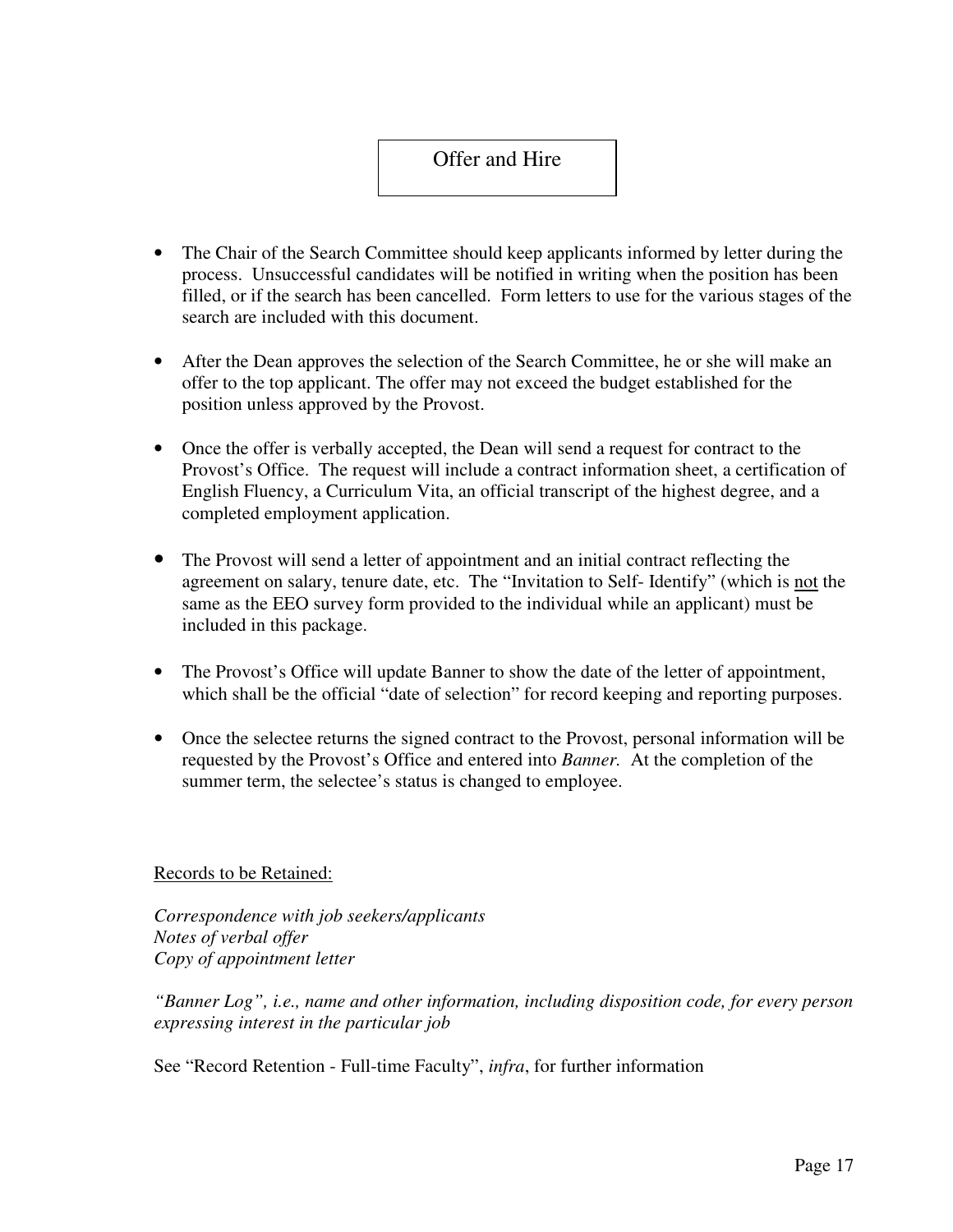# **Recordkeeping and Record Retention**

Federal record keeping regulations require retention of any record made for a period of two years from the making of the record or two years from the date the selection is made whichever is later. University policy has extended this period to **three years from the date of the selection decision.** 

Two sorts of "records" must be retained: original hard copy records (unless the original document is electronically scanned) and "soft" records such as electronic databases, etc. The University of Scranton makes and retains both sorts of records.

The objective of record keeping is retrieval. That is, for compliance purposes it is essential not only to retain records but to be able to access them for mandatory self-audit and government reporting as required. The purpose of both is to monitor the employer's selection process; therefore the focus of the analysis is not the individual applicant or selectee but the employer's selection decision, the "opportunity".

Therefore, all records must be maintained in such a way that they can be retrieved – and purged in accordance with the retention schedule – by requisition number and by date of selection. During the course of the recruitment and selection process multiple records will be created and may, initially, be maintained in various locations and by various parties. However, at the end of the selection process, all records having to do with that selection process – including the application/CV of the individuals selected and other materials provided by that applicant – must be collected and stored together in a central location.

The University has decided that this central location, for all full-time faculty positions, will be in the Provost's Office. Therefore, at the conclusion of a search, when the appointment letter has been sent and, if applicable, the contract signed, all records which have heretofore been in the custody of the Search Committee and/or the Department, will be collected, audited by the department to ensure that the file is complete (compare with names entered in *Banner*) and delivered to the Provost's Office.

The following records must be retained and delivered to the Provost's Office as soon as possible after the selection decision is made and, as applicable, not later than May 1.

Records to be retained:

*Approved requisition Position Description Approved advertisement Approved Waiver of Search Form, if any Listing with the state employment service*